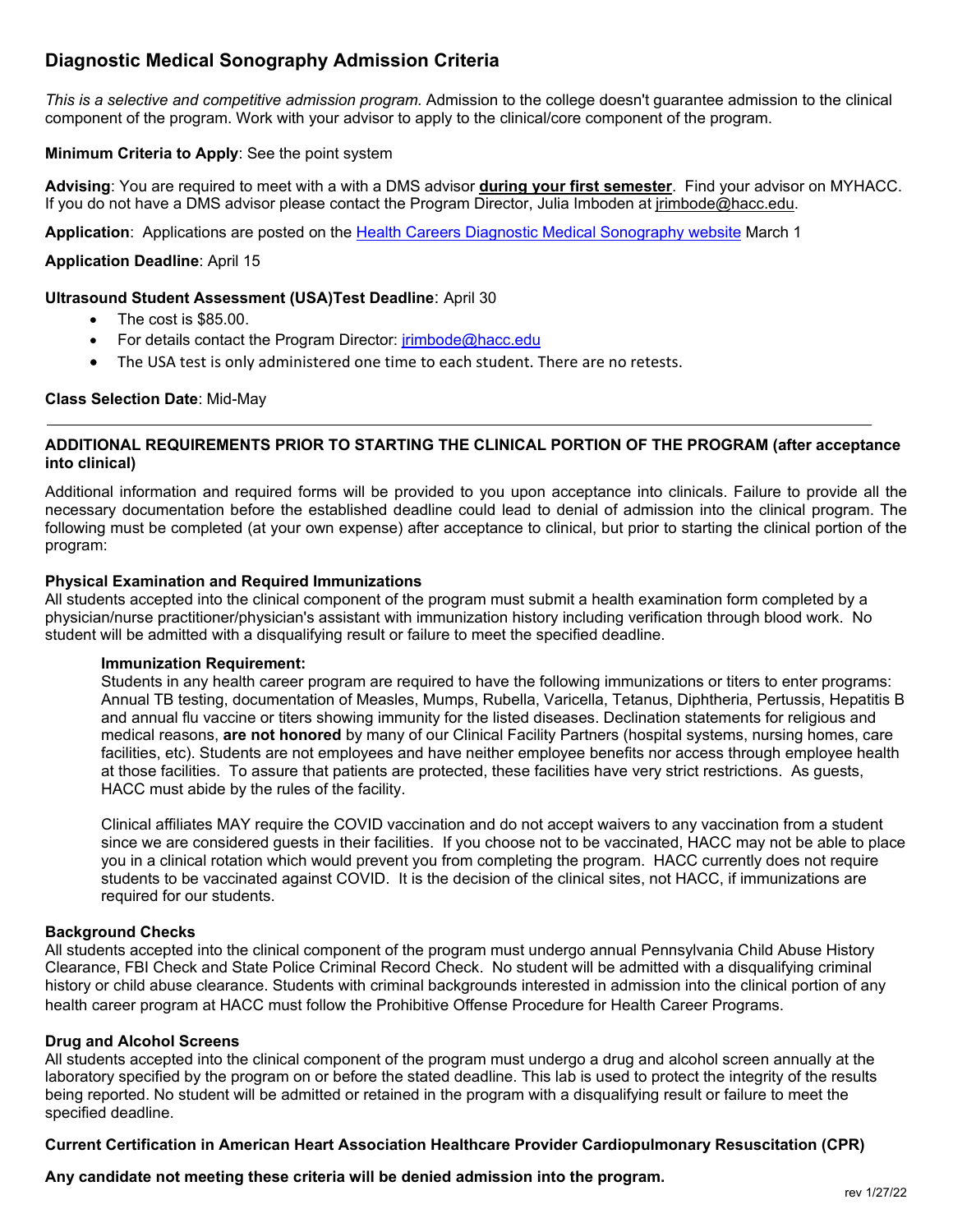### **HACC Diagnostic Medical Sonography Program Point System – Fall 2022**

#### **Students will be considered for admission into the diagnostic medical sonography program who have:**

- 2.5 overall GPA
- Will be at least 18 years of age by the cohort start-date
- Completed English 101, Math 103, and Biology 111\* or [Biology 121 **AND** Biology 122] with a "C" or better
- Met with a DMS advisor during your first semester
- Attended a mandatory information session during the spring of the application year

+ Spring term grades are used in point calculation.

All sonography program applicants will be ranked on the following criteria:

| <b>Your Points</b> | <b>Points</b> | <b>Criterion</b>                                            |
|--------------------|---------------|-------------------------------------------------------------|
|                    | 10 to $20$    | * Grade in BIOL 111                                         |
|                    |               | A-20 points, B-15 points, C-10 points                       |
|                    |               | OR Completion of BIOL 121 AND 122 (C or higher) = 20 points |
|                    | 10 to $201$   | <sup>*</sup> Grade in MATH 103                              |
|                    |               | A-20 points, B-15 points, C-10 points                       |
|                    | 10 to 20      | *Grade in ENGL 101                                          |
|                    |               | A-20 points, B-15 points, C-10 points                       |

*\* Note: All transferred BIOL 111, MATH 103; ENGL 101 will be assigned the number of points based on the actual grade earned. For any course where credit is given but the course was never taken, a grade of "C" will be assigned.* 

| -3 (per occurrence) | Minus 3 for each W, D, or F in DMS, NURS or other Allied Health program core course (within the<br>past 7 years). Equivalent transfer courses are subject to the same deductions.                                                                                                                                                                                                                                                                          |
|---------------------|------------------------------------------------------------------------------------------------------------------------------------------------------------------------------------------------------------------------------------------------------------------------------------------------------------------------------------------------------------------------------------------------------------------------------------------------------------|
| $0 - 50$            | *** Ultrasound Student Assessment (USA) Exam<br>For every score above norm, 5 points per skill (6 skills total) above norm, 0 points if below norm<br>(30 max points)<br>Dexterity<br>Persistence<br><b>Problem Solving</b><br>Graphs<br>Judgement<br>Logic<br>For every score above norm, 6 points per skill (2 skills total) above norm, 0 points if below norm<br>(12 max points)<br>Spatial<br>Visualization<br>Overall USA score above norm, 8 points |
| $0 - 110$           | Total Score (110 Max)<br>Minimum 25 points required<br>In event of a tie, Program GPA will be used.                                                                                                                                                                                                                                                                                                                                                        |

#### **5/7/21**

*HACC does not discriminate in employment, student admissions, and student services on the basis of race, color, religion, age, political affiliation or belief, sex, national origin, ancestry, disability, place of birth, General Education Development Certification (GED), marital status, sexual orientation, gender identity or expression, veteran status, or any other legally protected classification.*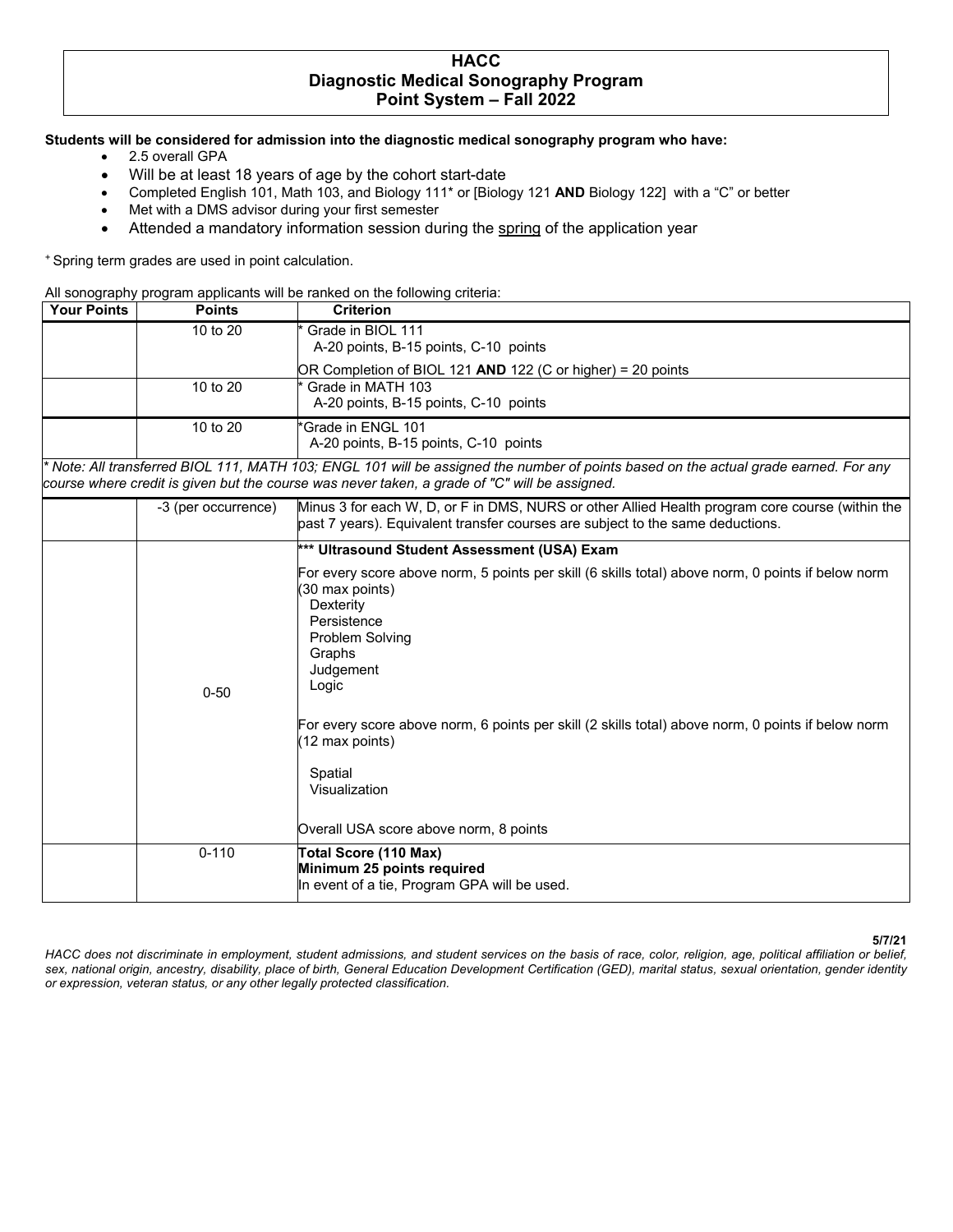#### \_\_\_\_\_\_\_\_\_\_\_\_\_\_\_\_\_\_\_\_\_\_\_\_\_\_\_\_\_\_\_\_\_\_\_\_\_\_\_\_\_\_\_\_ \_\_\_\_\_\_\_\_\_\_\_\_\_\_\_\_\_\_\_\_ Print Name HACCid

#### **ESSENTIAL QUALIFICATIONS FOR HEALTH CAREER PROGRAMS DIAGNOSTIC MEDICAL SONOGRAPHY**

All individuals, including persons with disabilities, who apply for admission to the diagnostic medical sonography program must be able to perform specific essential functions with or without reasonable accommodation.

The following outlines the abilities and behavioral characteristics necessary for the student to be admitted to, continue in, and graduate from, the diagnostic medical sonography program at HACC. **These essential qualifications are standards of admission**.

The applicant should carefully review the essential qualifications for the program and ask questions if not familiar with the activities or functions listed. The applicant must decide if he or she has any limitations that may restrict or interfere with satisfactory performance of any of the requirements. It is ultimately the applicant's responsibility to meet these essential qualifications if accepted into the program.

The applicant should consult with the program director to discuss any individual situation if he or she may not be able to meet these essential qualifications. Requests for reasonable accommodation will be considered. Contact the program director if you have any questions about this matter.

#### **COMMUNICATION**

- 1. Communicate verbally using clear and effective English
- 2. Write legibly in clear and effective English using correct grammar, punctuation and spelling
- 3. Quickly and accurately comprehend and follow verbal instructions in English
- 4. Quickly and accurately read, comprehend and follow written instructions in English
- 5. Actively participate in group discussions
- 6. Use communication equipment telephone, computer, other device used for communication

#### **PHYSICAL SKILLS**

Possess fine and gross skills sufficient to handle equipment and provide safe and effective patient care

- 1. Exert maximum physical force to lift, push, pull or carry objects up to 50 pounds (oxygen cylinders, beds, patients, or any other type of equipment (ultrasound system)
- 2. Wear lead aprons (approx. 10 pounds) up to 8 or more hours
- 3. Move quickly, freely and safely around the assigned work area and patient care settings
- 4. Sustain professional activities for up to 8 or more hours
- 5. Remain standing up to 8 or more hours
- 6. Remain sitting up to 8 or more hours
- 7. Reach above shoulder level (to manipulate equipment)
- 8. Reach below waist level (to manipulate equipment)
- 9. Move upper and lower extremities, back, hips, and knees without restriction bend, stoop, and squat
- 10. Keep hand and arm steady while moving arm or while holding arm and hand in one position
- 11. Make precisely coordinated movements of the fingers of one or both hands to grasp, manipulate, or assemble very small objects
- 12. Coordinate two or more limbs (for example, two arms, two legs, or one leg and one arm) while sitting, standing, or lying down

#### **OBSERVATION AND SENSORY SKILLS**

- 1. Hear, comprehend and interpret conversation and sounds not solely based on visual cues (including alarms, monitors, faint sounds, such as heart and breath sounds, taking blood pressure; discriminate audible Doppler flow signals, including arterial, venous, low and high resistance and stenosis)
- 2. Ability to see details at close range (within a few feet of the observer) and at a distance.
	- a) Function efficiently in various degrees of light, from dark to bright lighting
	- b) Differentiate colors, varying shades of same color, and shades of black, white and gray
		- c) Read fine print and hand writing
- 3. Detect and distinguish odors from clients and environment
- 4. Distinguish textures, degrees of firmness, temperature differences, pulse rate and vibrations; feel anatomical landmarks and veins
- 5. Distinguish and describe patient affect, body language and physical responses which the patient cannot verbally relay (i.e. facial expressions, sweating, trembling, color change, bleeding, etc)

#### **INTELLECTUAL, COGNITIVE, AND CRITICAL THINKING SKILLS**

- 1. Concentrate on a task over a period of time without being distracted
- 2. Apply principles of critical, logical thinking to define problems, collect data, establish facts, and draw sensible and valid conclusions 3. Combine pieces of information to form general rules or conclusions (includes finding a relationship among seemingly unrelated events).
- 4. Perform multiple tasks simultaneously
- 5. Arrange things or actions in a certain order or pattern according to a specific rule or set of rules (alphabetize)
- 6. Integrate information quickly, consistently, accurately, especially in an emergency situation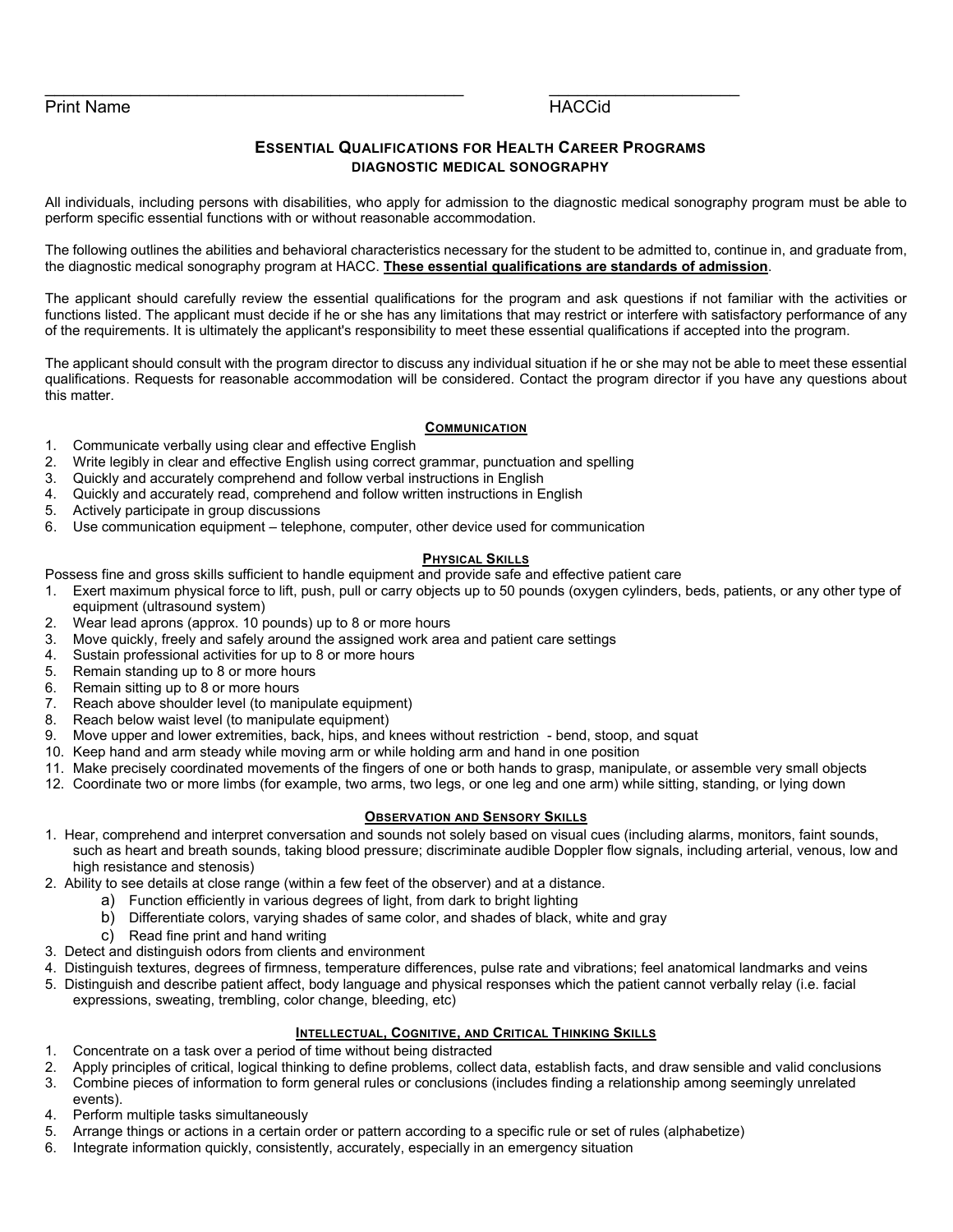#### **BEHAVIORAL / SOCIAL SKILLS / ETHICS**

- 1. Display a high level of professionalism and discretion in all actions and communication (written, oral and electronic)
- 2. Function effectively and display integrity, poise and emotional stability under stress (emergency, critical, or dangerous situations) in actions with all (peers, patients, staff, faculty)
- 3. Use team approach to carry out responsibilities
- 4. Respond to all persons sensitively and with respect for cultural diversity
- 5. Maintain general good health and self-care
- 6. Display flexibility and adapt to changing environments
- 7. Manage time effectively
- 8. Accept responsibility for own behavior and be forthright about errors or uncertainty
- 9. Refuse to perform or participate in any illegal, unethical or incompetent acts, to include but not limited to the following: falsifying or knowingly making incorrect entries into a patient's record or related document; copying other student's written assignments; cheating on a quiz or examination; making untrue statements to a faculty member or administrator
- 10. Monitor/assess performance of self, other individuals, or organizations to make improvements or take corrective action
- 11. Capable of developing mature sensitive and effective relationships (with patients, staff, coworkers, etc.)

# **Health Career Code of Ethics**

In order to promote excellence in patient care, the HACC Health Career student, while in their program, or in their clinical uniform, are to:

- Treat patients with respect for the dignity, rights, and value of each individual.
- Provide nondiscriminatory and equitable treatment for all patients.
- Promote and strive to protect the health, safety, and rights of each patient.
- Maintain confidentiality of patient information following privacy regulations required by law.
- Not disclose or share information associated with their health career program about or relating to any patient, person, clinical facility, or clinical experience outside of the sanctioned educational context of the classroom or online course environment with oversight of an instructor. This includes communication in any format including verbal, written, and digital (includes but is not limited to text, email, photographs, and social media).
- Perform procedures or functions within his/her level of education in the profession.
- Refuse to participate in any illegal, unethical, or incompetent acts.
- Disclose any illegal, unethical, or incompetent acts of others to the proper authority.
- Avoid any conduct that creates a conflict of interest.
- Demonstrate professional behavior that reflects integrity and a positive image of the profession and the college.
- Follow all principles of ethical and professional behavior, as identified in the code of ethics of his/her chosen health career.

Students shall be denied admission to a program for breaches in any of the above code of ethics. Students who are in a clinical program and breach the code of ethics will be dismissed from the program and denied access to any other health career program at HACC.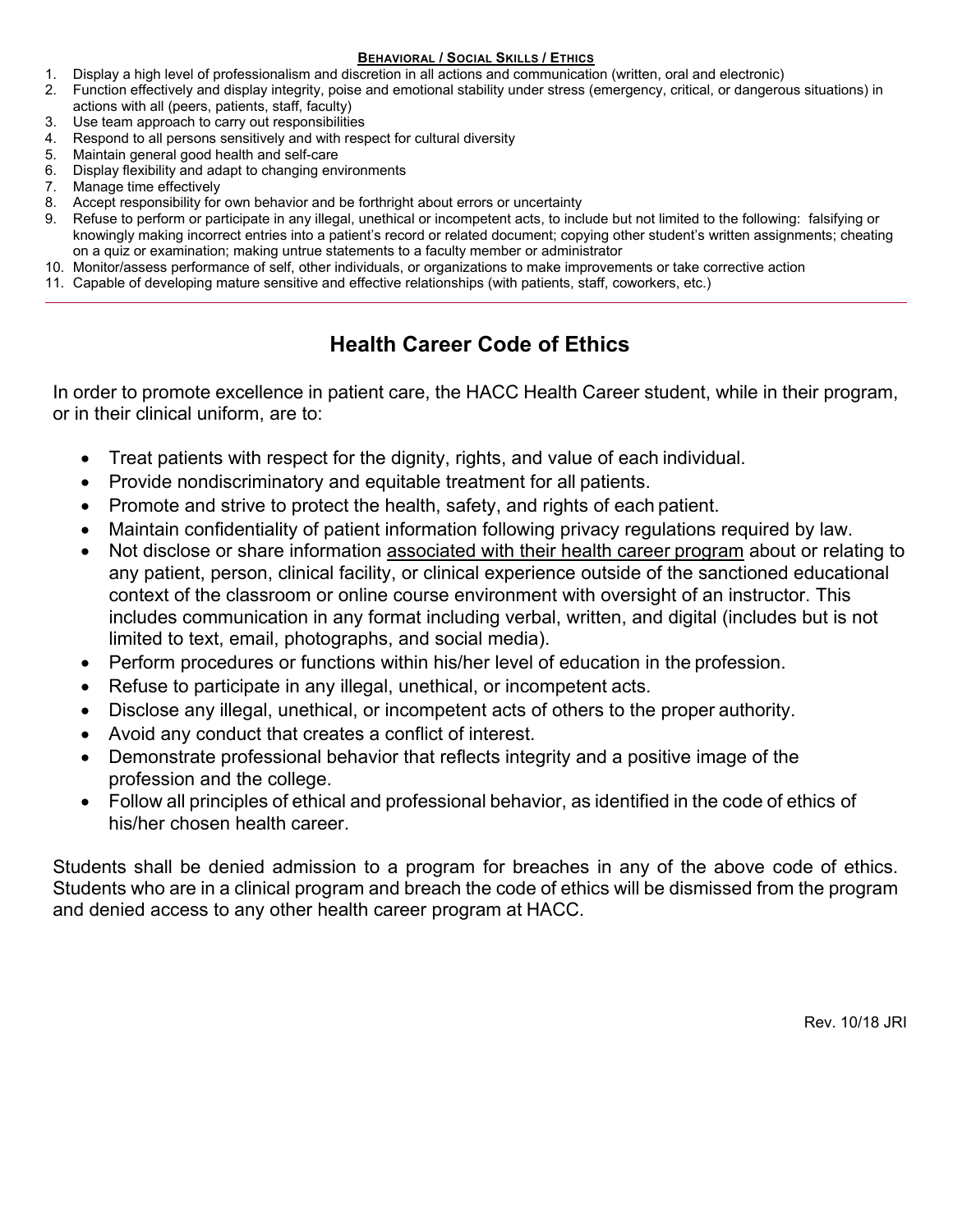# **Health Careers Medical Marijuana Policy**

The Pennsylvania Department of Health is currently implementing the Pennsylvania Medical Marijuana Program, a component of the Medical Marijuana Act (MMA) that was signed as [law](https://www.legis.state.pa.us/cfdocs/legis/li/uconsCheck.cfm?yr=2016&sessInd=0&act=16) on April 17, 2016. This program provides access to medical marijuana for patients with serious medical conditions as defined by the Pennsylvania Department of Health.

Currently, the federal government regulates drugs through the Controlled Substances Act, which does not recognize the difference between medical and recreational use of marijuana. Under federal law, marijuana is a Schedule 1 controlled substance, which means that it is considered to have no medical value. Practitioners may not prescribe marijuana for medical use under federal law.

Students entering any Health Careers Program are required to have laboratory screenings for drugs and alcohol upon admission to the clinical phase of the program and on a yearly basis while participating in the clinical experiences. As per current policy, if the results are positive, the student will be dismissed from the program immediately and referred for appropriate counseling.

# **Students using medical marijuana will not be eligible for clinical placement in any HACC**

**clinical program**, due to the current discrepancy between state and federal law regarding Drug Free Work Place Act and the MMA. Businesses who are not in compliance with federal law are at risk for criminal or civil charges; and additionally may find issue with eligibility for federal contracts and grants. Additionally, Pennsylvania's Medical Marijuana statute specifically provides that an employer does not have to accommodate an individual in a safety sensitive position if that person is under the influence of medical marijuana. Most positions involving direct patient care will be considered safety sensitive positions.

Students should also understand that under current Pennsylvania State Board law, many health career licensing boards require drug screening at the time of application for licensure. Similarly, most health care employers will perform routine drug screening as a condition for employment, as these positions involve direct patient care, and are considered safety sensitive positions. **This discrepancy between federal and state law allows our clinical partners to deny student placement for clinical experiences and the State of Pennsylvania to deny licensure.**

In order to be transparent with this entire process, we recognize our responsibility to fully inform students of HACC's policy regarding the use of medical marijuana. Due to current laws we cannot provide admission to the clinical phase in any of our Health Career Programs and students who have been admitted and are later to be found positive for medical marijuana will be removed.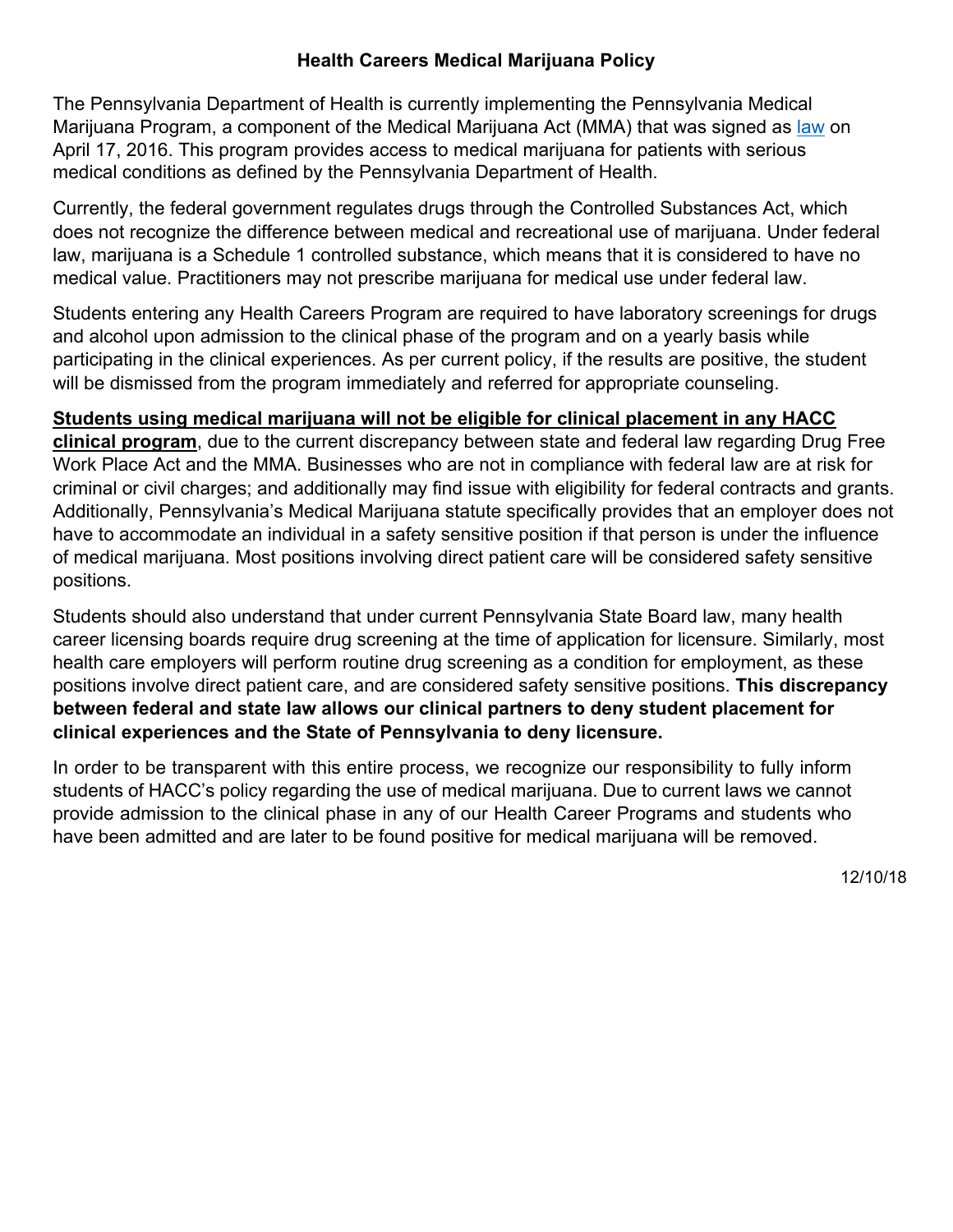#### **Q: Where do sonographers work?**

**A:** Sonographers are employed by hospital, imaging centers and private physician offices.

#### **New graduates will be employed primarily in the hospital setting.**

#### **Q: What are the duties of a sonographer?**

**A:** Diagnostic medical sonographers use critical thinking skills to perform diagnostic imaging examinations and prepare preliminary reports according to established procedures under the supervision of a licensed physician.

#### **Q: What is a typical day in the life of a sonographer?**

**A:** A sonographer usually works an eight-hour shift and during that time completes 12 or more ultrasound scans along with required documentation. Schedule changes play a role in the stressful demands of the career.

#### **Q: Part of the sonography career includes being "on call". What does that mean?**

**A:** Depending upon the facility, sonographers will be required to be called back in to the department after hours, weekends, and holidays.

#### **Q: What role do sonographers play in patient care?**

**A:** Sonographers are patient focused and provide care to all patients: inpatients, outpatients, biopsy, emergent, intensive care, neonatal, obstetrical, trauma etc.

#### **Q: Do sonographers deal with needles, blood, and/or bodily fluids?**

**A:** Yes, sonographers are patient caregivers and indeed deal with all these items and also **go to the ER, ICU, NICU and OR to perform ultrasound imaging.**

#### **Q: What areas do sonographers image?**

**A:** Sonographers image many parts of the body - organs of the abdomen: liver, kidneys, pancreas, spleen, gallbladder; organs of the pelvis: uterus, ovaries, prostate: glandular organs: breast, thyroid, testicles.

#### **Q: Is the job physically demanding?**

**A:** Yes, you are on your feet most of the day. You need to be able to help transfer patients from wheelchairs to stretchers, move ultrasound equipment to other hospital areas, and assist as needed in the hospital.

#### **Q: Is the career stressful?**

**A:** Sonographers are challenged each day to acquire diagnostic images, write accurate impressions and deal with the emotional stress of illness and critical diseases.

#### **Q: How competitive is the HACC DMS program?**

**A:** We have 20-40 applicants for the 12 positions. Check out th[e Admitted Students](http://www.hacc.edu/NewStudents/Apply/HowtoApplyandRegister/upload/Profile.pdf) [Profile](http://www.hacc.edu/NewStudents/Apply/HowtoApplyandRegister/upload/Profile.pdf) at [www.hacc.edu](http://www.hacc.edu/) under Health Careers (Admission Criteria).

#### **Q: Can the DMS program be completed part time?**

**A:** No, a full-time commitment is required. Students have not been successful if they attempted to work more than 12-16 hours a week. *Most students find that they are not able to work at all while they are taking the DMS courses.*

#### **Q: What kind of time investment does this program involve?**

**A:** The DMS program requires a considerable amount of time. It is estimated that 2 hours of studying and test preparation is required for every hour of instruction. Students are obligated to about 40 hours per week from the combination of lecture, lab, open lab and clinical rotations.

#### **Q: Where would I do my clinical rotations?**

 **A:** Faculty assigns you to an imaging facility for specific learning outcomes; students do not get to choose locations. Students change clinical sites each semester. **Sites can be as far as 80 miles from Harrisburg**. Clinical sites (sites are always subject to change): Evangelical Community Hospital (Lewisburg); Geisinger-Lewistown Hospital; Lebanon VA Medical Center; Lehigh Valley Health (Allentown); Meritus Health (Hagerstown); Penn State Health –Holy Spirit Medical Center (Camp Hill) ; Penn State Health St. Joseph Medical Center (Reading); UPMC Pinnacle - Carlisle, Community Osteopathic, Harrisburg, Lititz, Memorial, Union Deposit, West Shore; WellSpan – Chambersburg Hospital, Ephrata Hospital, Good Samaritan Hospital (Lebanon), Waynesboro Hospital, York Hospital. (As you plan your finances for the program, please keep in mind the cost of gas and auto expenses as you are required to drive to the sites for your clinical rotation.)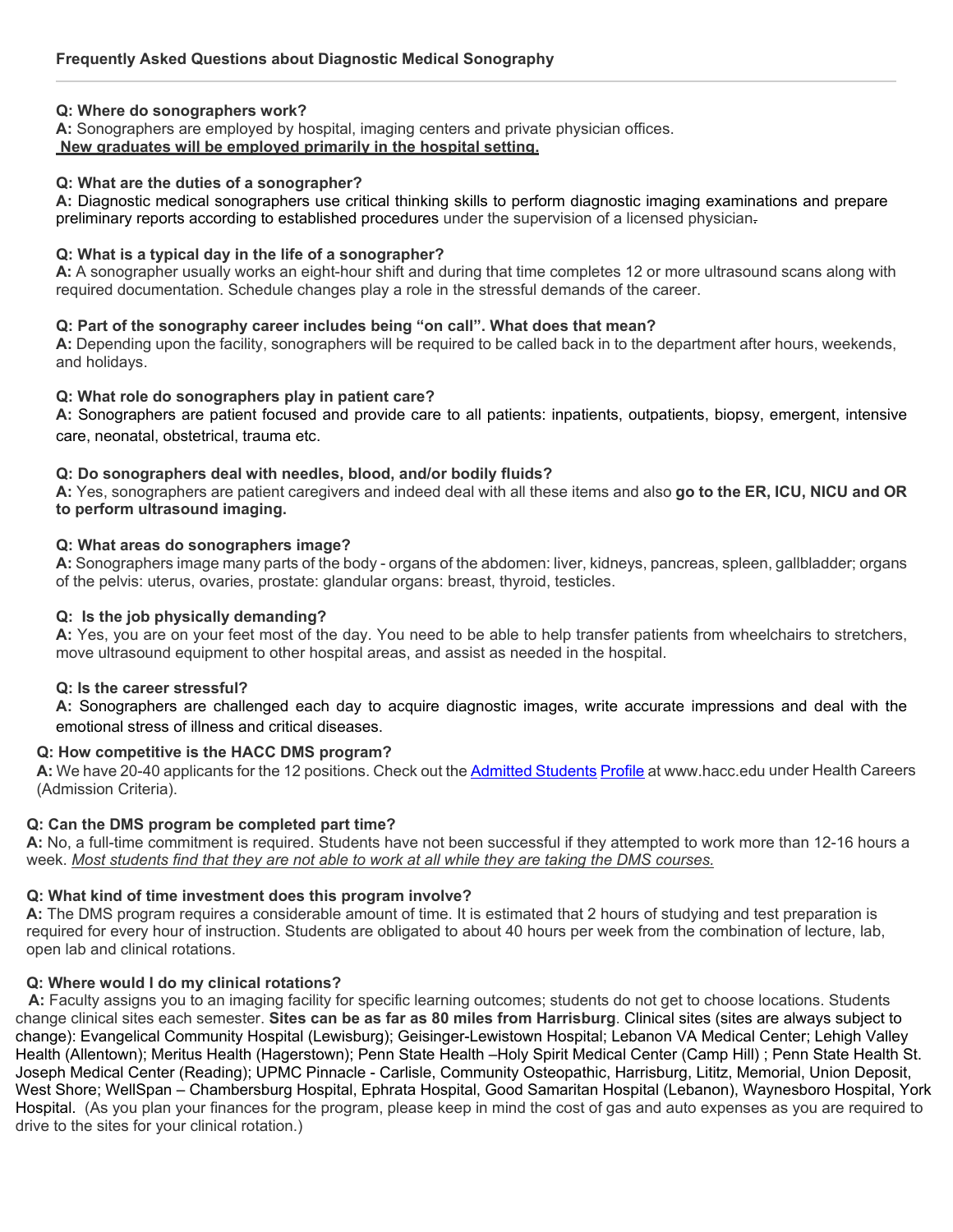**Q: Is there a national or state certification or credentialing examination that is required in order to be employed? A:** Yes, you are required to pass three American Registry for Diagnostic Medical Sonography® [\(ARDMS\)](http://www.ardms.org/) credentialing exams. Sonographic Principles and Instrumentation, Abdomen, and Obstetrics and Gynecology. Exam costs total \$725.00 and are not included in the program cost (It is an out-of-pocket expense). Check out the ARDMS web site [www.ardms.org.](http://www.ardms.org/)

| Graduation<br>Year    | <b>ARDMS Exam Pass Rate</b>          |         |         | <b>Job Placement Rate</b><br>(When seeking employment<br>within 12 months of<br>graduation) | <b>Program Completion Rate</b><br>(# graduates in cohort / #<br>students initially in cohort) |
|-----------------------|--------------------------------------|---------|---------|---------------------------------------------------------------------------------------------|-----------------------------------------------------------------------------------------------|
|                       | SPI (Physics $&$<br>Instrumentation) | Abdomen | OB/GYN  |                                                                                             |                                                                                               |
| 2021                  | $100\%$                              | 100%    | 92%     | 100%                                                                                        | $100\%$                                                                                       |
| 2020                  | $100\%$                              | 100%    | $100\%$ | 100%                                                                                        | 92%                                                                                           |
| 2019                  | $100\%$                              | 100%    | $100\%$ | 100%                                                                                        | 58%                                                                                           |
| 2018                  | 100%                                 | 100%    | $100\%$ | $100\%$                                                                                     | 83 %                                                                                          |
| 2017                  | 100%                                 | $100\%$ | $100\%$ | 92%                                                                                         | 100%                                                                                          |
| <b>5 Year Average</b> | $100\%$                              | $100\%$ | 98%     | 98%                                                                                         | 87%                                                                                           |

### **Q: Is the DMS program at HACC accredited?**

**A:** Yes, HACC's Diagnostic Medical Sonography (DMS) program is accredited by the [Commission on Accreditation of](http://caahep.org/) [Allied Health](http://caahep.org/)  [Education Programs \(CAAHEP\),](http://caahep.org/) 9355 - 113th St. N, #7709, Seminole, FL 33775, Phone: 727-210-2350, Fax: 727- 210-2354. [www.caahep.org.](http://www.caahep.org/) CAAHEP accredits programs upon the recommendation of the Joint Review Committee on Education in Diagnostic Medical Sonography (JRC-DMS) , 6021 University Boulevard, Suite 500, Ellicott City, MD 21043; Phone: (443) 973-3251; Fax: (866) 738-3444; Email and web site: [mail@jrcdms.org;](mailto:mail@jrcdms.org) [www.jrcdms.org/](http://www.jrcdms.org/)

#### **Q: What is the job market like?**

**A:** Nationally there is a demand for DMS professionals. The job market in central Pennsylvania may be limited due to the number of graduates in the area. However, HACC graduates have been successful in finding employment:

#### **Q: What is the starting salary for new graduates in our area?**

**A:** Starting salary in south central Pennsylvania ranges from \$27.00-\$28.00 an hour for a part time or full-time position and a \$29.00-\$30.00 for a PRN or flex position.

**Student Name: \_ Student Signature: \_**

1-27-22 JRI